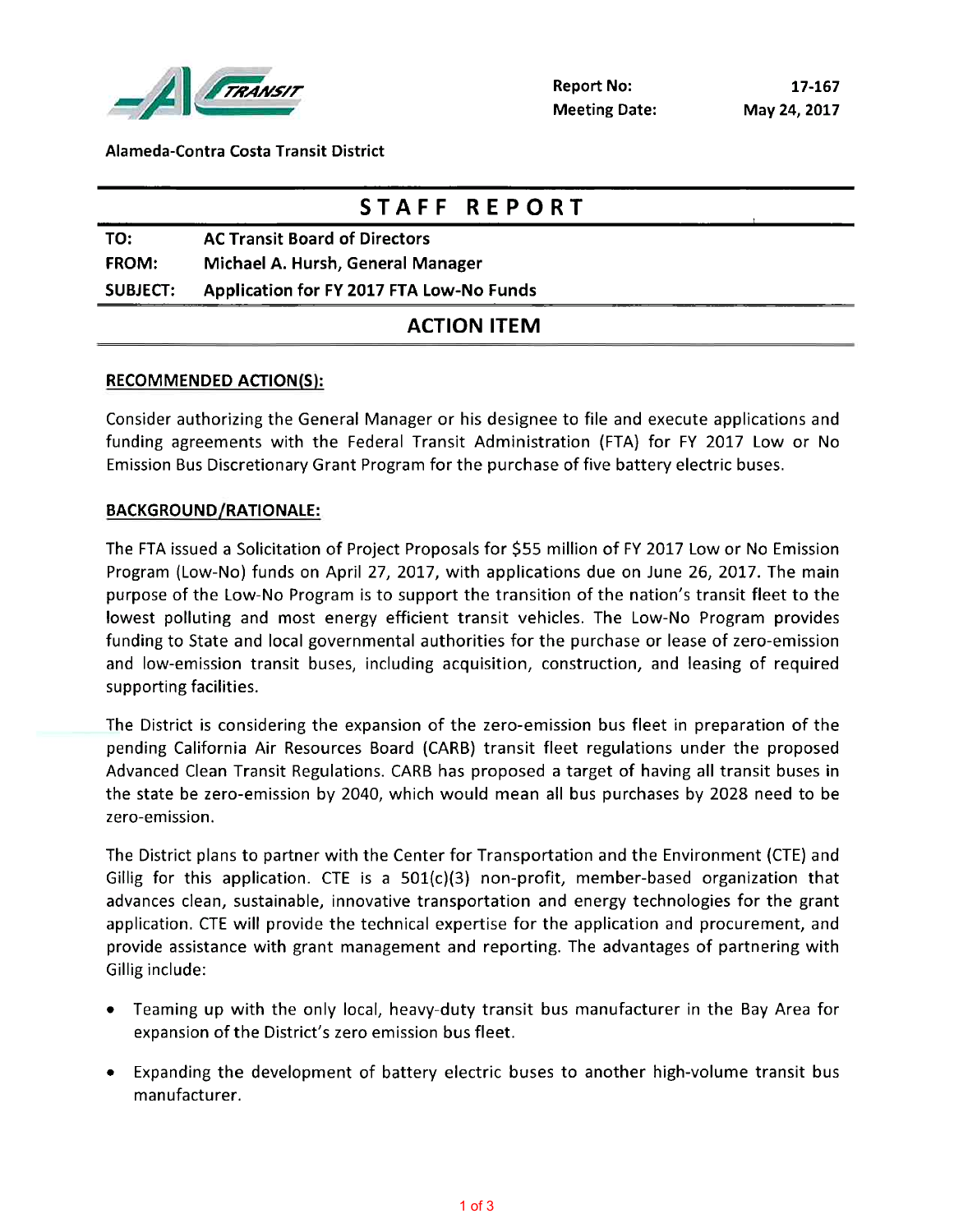Report No. 17-167 Page 2 of 3

- e Expanding the current zero emission bus analysis to a third technical platform, so that the District would have ten New Flyer fuel cell buses, five New Flyer battery electric buses, and five Gillig battery electric buses.
- e Collaborating with a local transit bus manufacturer in developing advanced technical training for zero emission bus maintenance.
- e Timely technical and parts related support for any warranty issues encountered on the battery electric buses, since Glllig will be producing these buses right outside of our service area

The District is applying for \$2,330,000 to purchase five battery electric buses with 200 mile range of operations, along with purchase and installation of charging units for these buses. The buses will be depot-charged as opposed to en-route, with charging occurring nightly at one of the District's maintenance divisions.

# BUDGETARY/FISCAL IMPACT

If the project is awarded, the District will have to provide up to \$1,370,000 in District and other local or regional funds for the Low-No funding match requirement. The bus purchase will have an additional local match of \$370,000 that is related to the other grants funding the base bus cost, but this match portion is required for the District to purchase buses regardless of the Low-No grant.

# ADVANTAGES/DISADVANTAGES

Staff cannot identify any disadvantages to applying for the funds. Not applying would cause the District to forgo the opportunity of competing for FTA funds to expand the zero-emission bus fleet, and to evaluate various battery electric buses alongside fuel cell buses.

### ALTERNATIVES ANALYSIS

Staff considered the following alternatives to the recommendation to partner with Gillis on the production of five battery electric buses:

- The District could partner with New Flyer on the purchase of five fuel cell buses with a 300 mile range. New Flyer will be manufacturing ten fuel cell buses and five battery electric buses for delivery to the District in 2018, and continuing to partner with New Flyer would provide for a consistent fleet of buses for the zero emission bus analysis along with replacement parts compatibility. Staff decided against recommending this alternative since the current hydrogen fueling infrastructure is designed for 12 buses per division (24 total buses), and the District will be operating a fleet of thirteen Van Hool, ten New Flyer 40 foot, and one New Flyer 60 foot fuel cell buses by the end of 2018.
- The District could partner with Proterra on the purchase of five depot charge battery  $\bullet$ electric buses with a reported 350 mile range. Proterra battery electric buses have been deployed at several transit agencies across the country, and the reported 350 mile range would ensure the buses are able to operate the entire day on any of the routes in the District service area. Staff decided against recommending this alternative since the